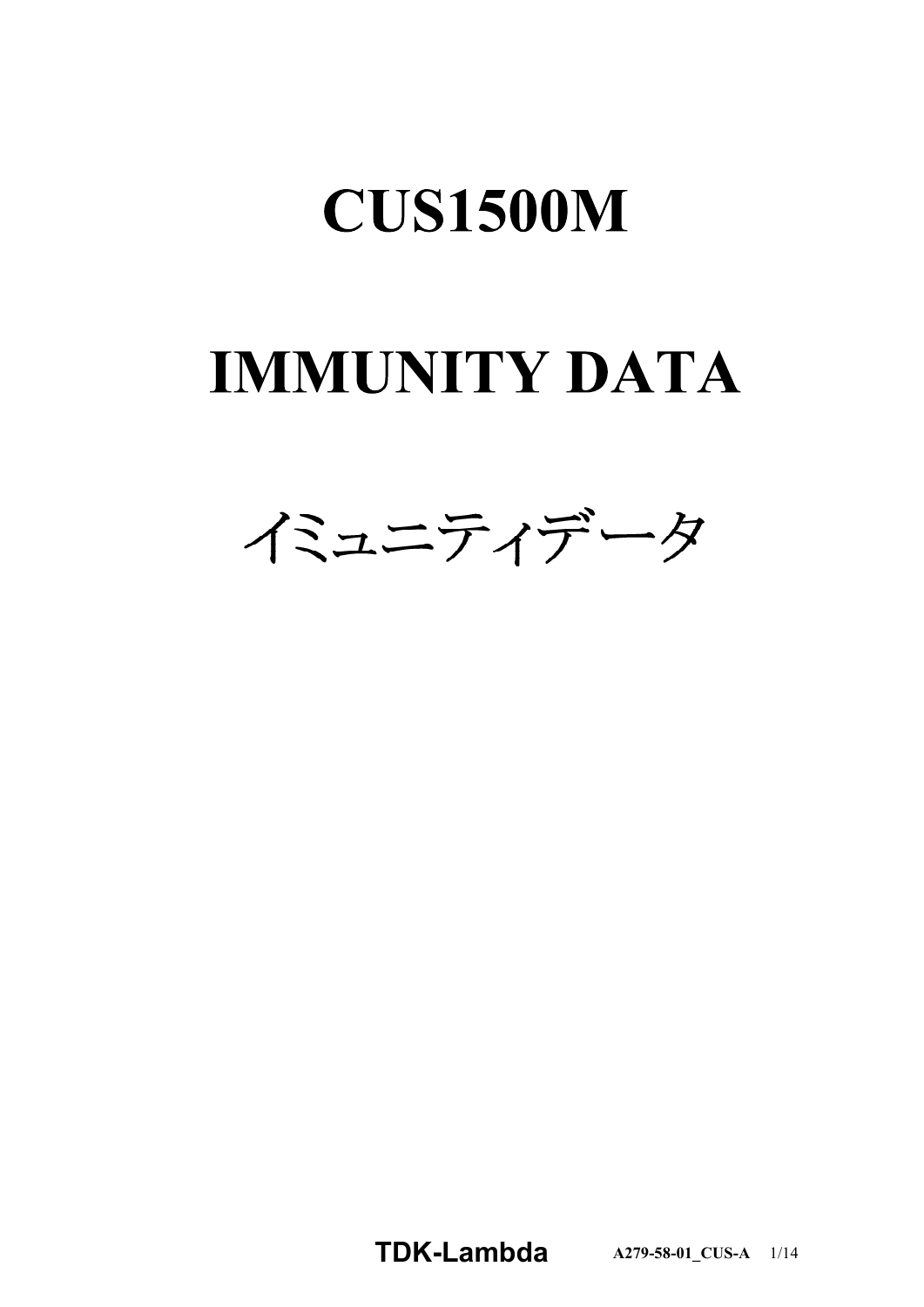# **CUS1500M**

### **INDEX**

|             |                                                                                      | <b>PAGE</b>              |
|-------------|--------------------------------------------------------------------------------------|--------------------------|
| $1_{\cdot}$ |                                                                                      | $\mathbf{3}$             |
|             | Summary of Immunity Test Result                                                      |                          |
|             |                                                                                      |                          |
| 2.          |                                                                                      | $\overline{\mathcal{A}}$ |
|             | Electrostatic Discharge Immunity Test (IEC61000-4-2)                                 |                          |
| 3.          | 放射性無線周波数電磁界イミュニティ試験 ………………………………………………                                               | 5                        |
|             | Radiated Radio-Frequency Electromagnetic Field Immunity Test (IEC61000-4-3)          |                          |
| 4.          | 電気的ファーストトランジェントバーストイミュニティ試験 …………………………………                                            | 6                        |
|             | Electrical Fast Transient / Burst Immunity Test (IEC61000-4-4)                       |                          |
| 5.          | サージイミュニティ試験 ……………………………………………………………                                                  | 7                        |
|             | Surge Immunity Test (IEC61000-4-5)                                                   |                          |
| 6.          | 伝導性無線周波数電磁界イミュニティ試験 ………………………………………………                                               | 8                        |
|             | Conducted Disturbances Induced by Radio-Frequency Field Immunity Test (IEC61000-4-6) |                          |
| 7.          |                                                                                      | 9                        |
|             | Power Frequency Magnetic Field Immunity Test (IEC61000-4-8)                          |                          |
| 8.          |                                                                                      | 10                       |
|             | Voltage Dips, Short Interruptions Immunity Test (IEC61000-4-11)                      |                          |
|             |                                                                                      |                          |
| 9.          |                                                                                      | 11                       |
|             | Electrostatic Discharge Immunity Test (IEC60601-1-2 Ed.4)                            |                          |
|             | 10. 放射性無線周波数電磁界イミュニティ試験 ………………………………………………                                           | 12                       |
|             | Radiated Radio-Frequency Electromagnetic Field Immunity Test (IEC60601-1-2 Ed.4)     |                          |
|             | 11. 電気的ファーストトランジェントバーストイミュニティ試験 …………………………………                                        | 13                       |
|             | Electrical Fast Transient / Burst Immunity Test (IEC60601-1-2 Ed.4)                  |                          |
|             | 12. 電圧ディップ、瞬停イミュニティ試験 ……………………………………………………                                           | 14                       |
|             | Voltage Dips, Short Interruptions Immunity Test (IEC60601-1-2 Ed.4)                  |                          |

| 使用記号 Terminology Used     |                                 |  |  |  |
|---------------------------|---------------------------------|--|--|--|
| FG …… フレームグラウンド           | Frame GND                       |  |  |  |
| <del>」</del> ・・・・・・ 接地用端子 | Earth $($ $\equiv$ $)$ terminal |  |  |  |
| L …… ライブライン               | Live line                       |  |  |  |
| N …… ニュートラルライン            | Neutral line                    |  |  |  |
| 777 …… 接地                 | Earth                           |  |  |  |
| +V …… +出力                 | $+$ Output                      |  |  |  |
| -V …… - 出力                | - Output                        |  |  |  |
| +STB ・・・・・・ + スタンバイ出力     | $+$ Standby Output              |  |  |  |
| - STB ・・・・・・ - スタンバイ出力    | - Standby Output                |  |  |  |

※ 当社標準測定条件における結果であり、参考値としてお考え願います。

Test results are reference data based on our standard measurement condition.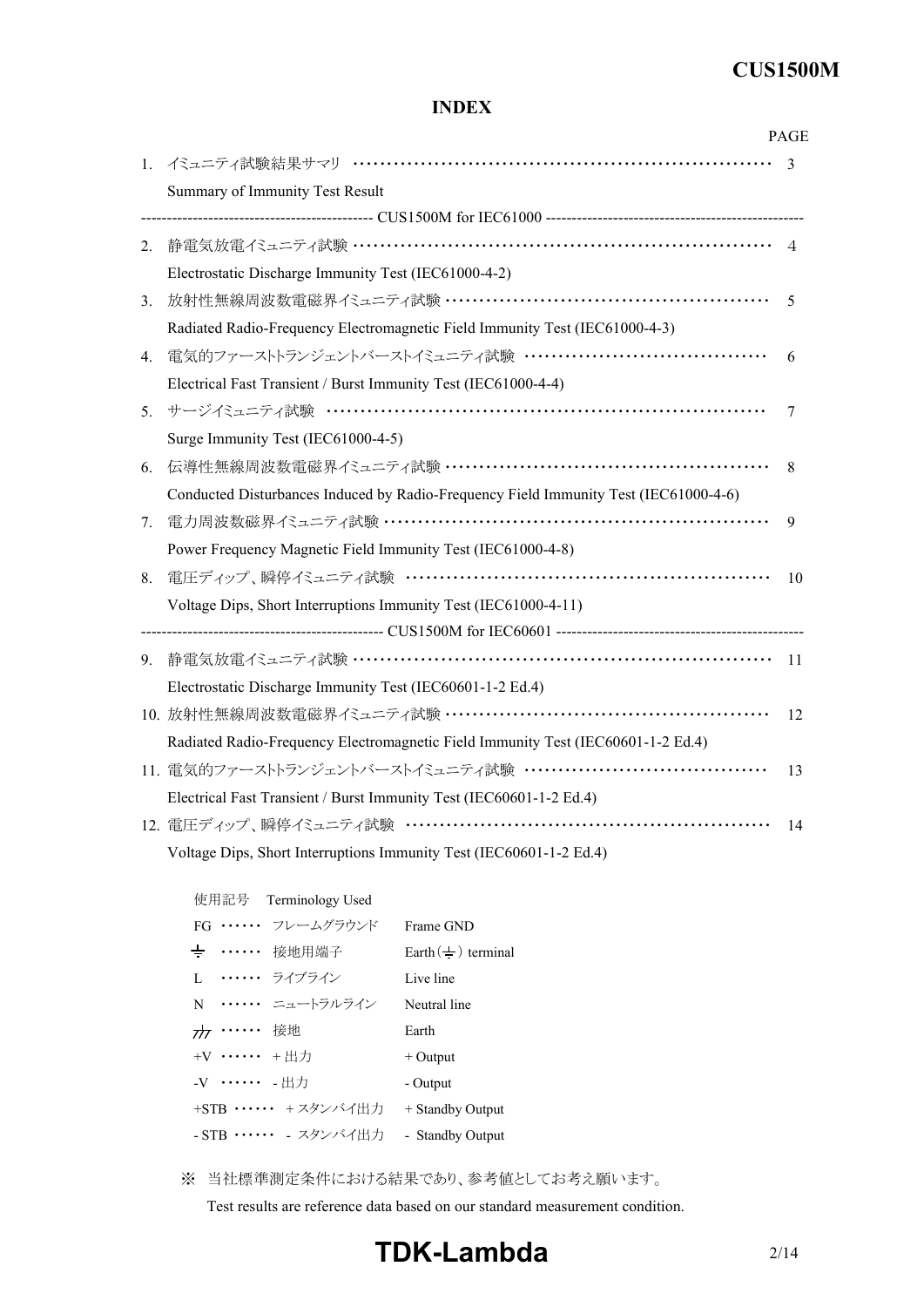# 1. イミュニティ試験結果サマリ **Summary of Immunity Test Result**

#### **TEST STANDARD: IEC61000**

| 項目<br>Item                                                                                      | 規格<br>Standard | 試験レベル<br>Test level | 判定基準<br>Criteria | 結果<br>Result | Page |  |
|-------------------------------------------------------------------------------------------------|----------------|---------------------|------------------|--------------|------|--|
| 静電気放電イミュニテイ試験<br>Electrostatic Discharge Immunity Test                                          | IEC61000-4-2   | 1,2,3               | $\overline{B}$   | <b>PASS</b>  | 4    |  |
| 放射性無線周波数電磁界イミュニティ試験<br>Radiated Radio-Frequency<br>Electromagnetic Field Immunity Test          | IEC61000-4-3   | 1,2,3               | $\mathsf{A}$     | <b>PASS</b>  | 5    |  |
| 電気的ファーストトランジェントバーストイミュニティ試験<br>Electrical Fast Transient / Burst Immunity Test                  | IEC61000-4-4   | 1,2,3               | <sub>B</sub>     | <b>PASS</b>  | 6    |  |
| サージイミュニティ試験<br>$\cdot$ 1<br>Surge Immunity Test                                                 | IEC61000-4-5   | 1,2,3, (4)          | B                | <b>PASS</b>  | 7    |  |
| 伝導性無線周波数電磁界イミュニティ試験<br>Conducted Disturbances Induced<br>by Radio-Frequency Field Immunity Test | IEC61000-4-6   | 1,2,3               | $\mathsf{A}$     | <b>PASS</b>  | 8    |  |
| 電力周波数磁界ペュニティ試験<br>Power Frequency Magnetic Field Immunity Test                                  | IEC61000-4-8   | 1,2,3,4             | $\mathsf{A}$     | <b>PASS</b>  | 9    |  |
|                                                                                                 |                | Dip:30% 500ms       | B                | <b>PASS</b>  |      |  |
| 電圧ディップ、瞬停イミュニティ試験<br>Voltage Dips,                                                              | IEC61000-4-11  | Dip:60% 200ms       | B                | <b>PASS</b>  | 10   |  |
| Short Interruptions Immunity Test                                                               |                | Dip:100% 20ms       | A                | <b>PASS</b>  |      |  |
| $\rightarrow$ $\rightarrow$ $\rightarrow$                                                       |                | Dip:100% 5000ms     | B                | <b>PASS</b>  |      |  |

※1 レベル4 : コモンモードのみ Level4 : Common mode only

#### **TEST STANDARD: IEC60601**

| 項目<br>Item                                                                             | 規格<br>Standard                | 試験レベル<br>Test level | 判定基準<br>Criteria | 結果<br>Result | Page |
|----------------------------------------------------------------------------------------|-------------------------------|---------------------|------------------|--------------|------|
| 静電気放電イミュニテイ試験<br>Electrostatic Discharge Immunity Test                                 | IEC60601-1-2<br>Ed.4          | 1,2,3,4             | A                | <b>PASS</b>  | 11   |
| 放射性無線周波数電磁界イミュニティ試験<br>Radiated Radio-Frequency<br>Electromagnetic Field Immunity Test | IEC60601-1-2<br>Ed.4          | 1,2,3               | A                | <b>PASS</b>  | 12   |
| 電気的ファーストランジェントバーストイミュニティ試験<br>Electrical Fast Transient / Burst Immunity Test          | IEC60601-1-2<br>1,2,3<br>Ed.4 |                     | $\mathsf{A}$     | <b>PASS</b>  | 13   |
|                                                                                        |                               | Dip:30% 500ms       | B                | <b>PASS</b>  |      |
| 電圧ディップ、瞬停イシェティ試験<br>Voltage Dips,                                                      | IEC60601-1-2<br>Ed.4          | Dip:100% 10ms       | $\mathbf{A}$     | <b>PASS</b>  | 14   |
| Short Interruptions Immunity Test                                                      |                               | Dip:100% 20ms       | A                | <b>PASS</b>  |      |
|                                                                                        |                               | Dip:100% 5000ms     | B                | <b>PASS</b>  |      |

試験条件の詳細は、各テストページを参照してください。 Detail of test condition refer to each test page.

| 判定基準A      | 1. 試験中、5%を超える出力電圧の変動のない事                                                                                      |
|------------|---------------------------------------------------------------------------------------------------------------|
| Criteria A | The regulation of output voltage must not exceed 5% of initial value during test.<br>2.試験後の出力電圧は初期値から変動していない事 |
|            | The output voltage must be within the regulation of specification after the test.                             |
|            | 3. 発煙・発火のない事 Smoke and fire are not allowed.                                                                  |
| 判定基準B      | 1. 入力再投入を必要とする一時的な機能低下のない事                                                                                    |
| Criteria B | Must not have temporary function degradation that requires input restart.                                     |
|            | 2. 試験後の出力電圧は初期値から変動していない事                                                                                     |
|            | The output voltage must be within the regulation of specification after the test.                             |
|            | 3. 発煙・発火のない事 Smoke and fire are not allowed.                                                                  |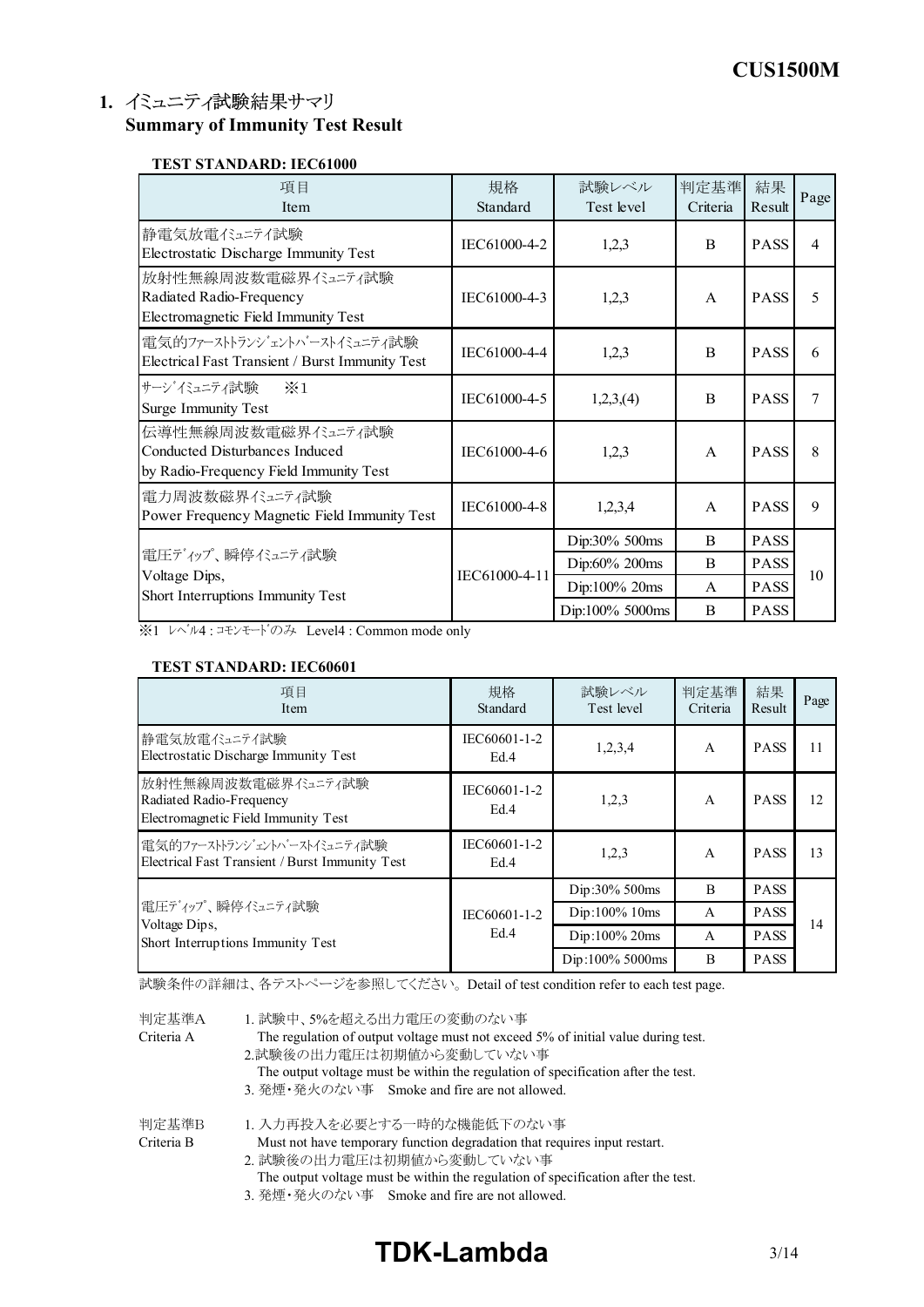# 2. 静電気放電イミュニティ試験 **Electrostatic Discharge Immunity Test (IEC6100042)**

**MODEL : CUS1500M**



1. 試験中、5%を超える出力電圧の変動のない事

The regulation of output voltage must not exceed 5% of initial value during test.

2.試験後の出力電圧は初期値から変動していない事

The output voltage must be within the regulation of specification after the test.

3. 発煙・発火のない事 Smoke and fire are not allowed.

#### **(5) Test Result**

| Contact Discharge (kV) | CUS1500M-24 | Air Discharge(kV) |
|------------------------|-------------|-------------------|
|                        | <b>PASS</b> |                   |
|                        | <b>PASS</b> |                   |

| CUS1500M-24 | Air Discharge(kV) | CUS1500M-24 |
|-------------|-------------------|-------------|
| <b>PASS</b> |                   | <b>PASS</b> |
| <b>PASS</b> |                   | <b>PASS</b> |
|             |                   | <b>PASS</b> |

# **TDK-Lambda** 4/14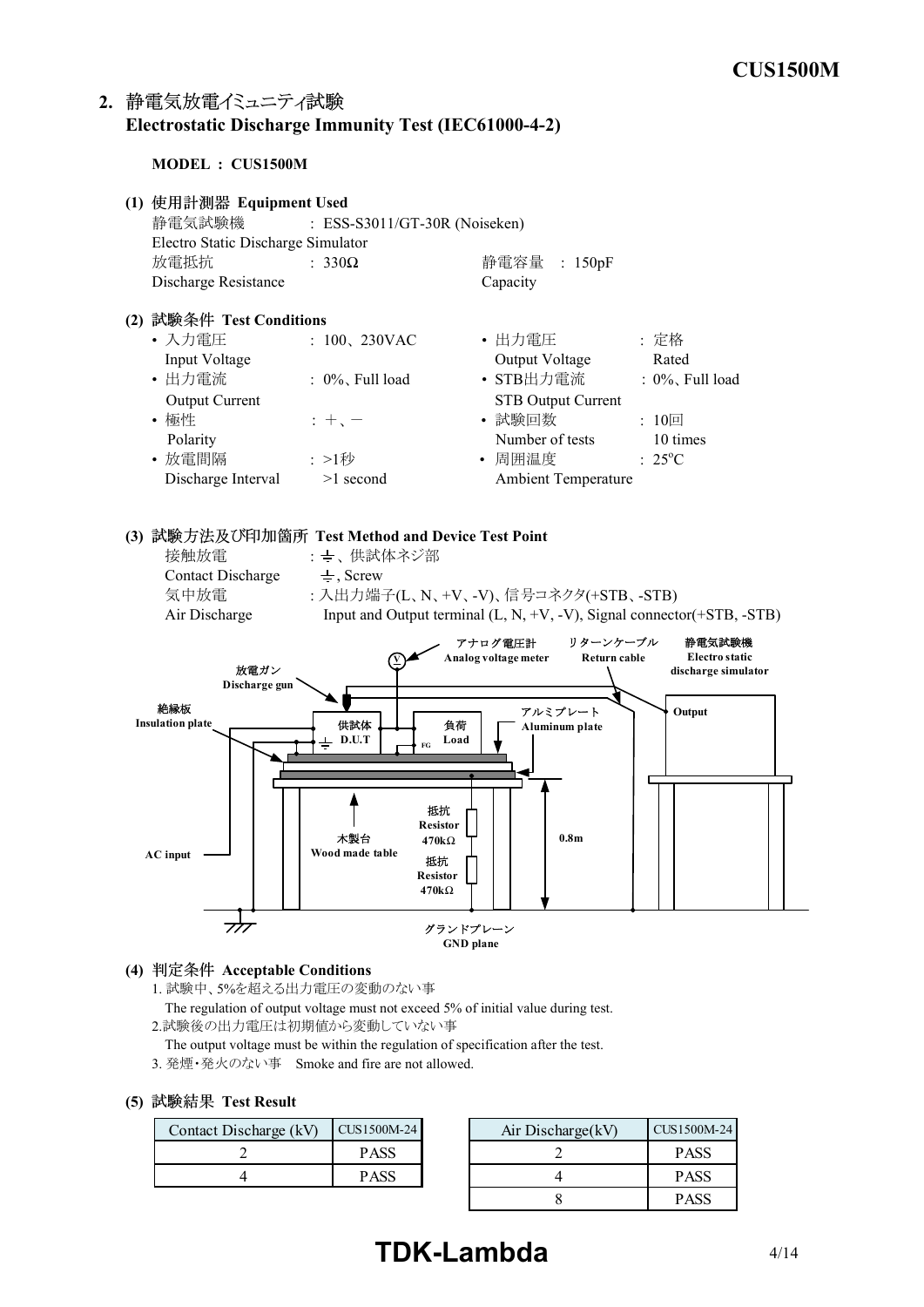## 3. 放射性無線周波数電磁界イミュニティ試験 **Radiated RadioFrequency Electromagnetic Field Immunity Test (IEC6100043)**

**MODEL : CUS1500M**



#### **(4) Acceptable Conditions**

1.試験中、5%を超える出力電圧の変動のない事 The regulation of output voltage must not exceed 5% of initial value during test. 2.試験後の出力電圧は初期値から変動していない事

The output voltage must be within the regulation of specification after the test. 3.発煙・発火のない事

Smoke and fire are not allowed.

#### **(5) Test Result**

| Radiation Field Strength (V/m) Electromagnetic Frequency CUS1500M-24 |             |
|----------------------------------------------------------------------|-------------|
| $2.0 - 2.7$ GHz                                                      | <b>PASS</b> |
| $1.4 - 2.0$ GHz                                                      | <b>PASS</b> |
| $80 - 1000$ MHz                                                      | <b>PASS</b> |

# **TDK-Lambda** 5/14

**Anechoic material to reduce floor reflections**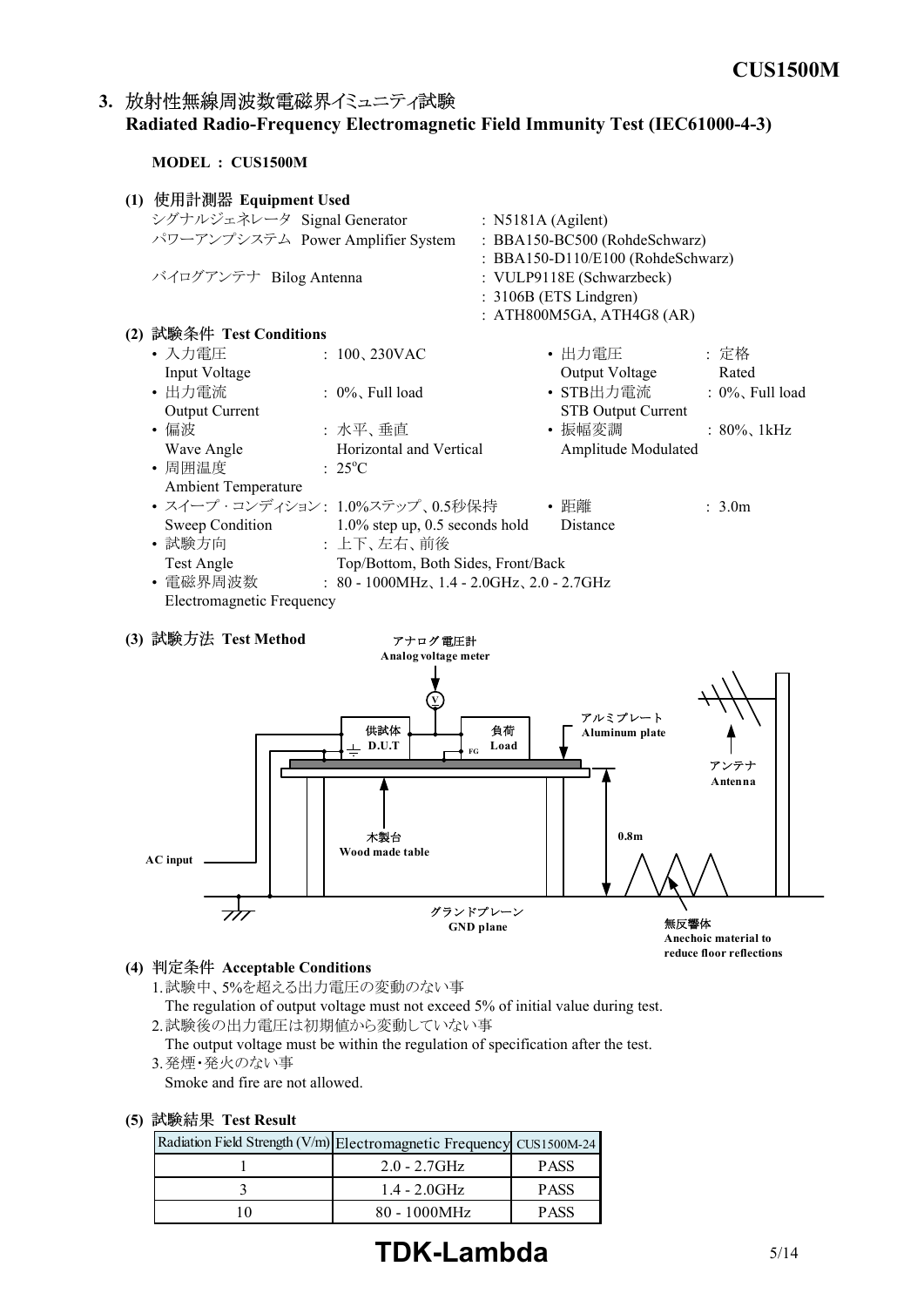# 4. 電気的ファーストトランジェントバーストイミュニティ試験 **Electrical Fast Transient / Burst Immunity Test (IEC6100044)**

#### **MODEL : CUS1500M**

- **(1) Equipment Used** EFT/B発生器 : FNSAX3 (Noiseken) EFT/B Generator
- **(2) Test Conditions**

| • 入力電圧                | : $100, 230$ VAC    | • 出力電圧                     | : 定格                 |
|-----------------------|---------------------|----------------------------|----------------------|
| Input Voltage         |                     | Output Voltage             | Rated                |
| • 出力電流                | $: 0\%$ , Full load | • STB出力電流                  | $: 0\%$ , Full load  |
| <b>Output Current</b> |                     | <b>STB Output Current</b>  |                      |
| • 極性                  | $+$ , $-$           | • 周囲温度                     | $: 25^{\circ}C$      |
| Polarity              |                     | <b>Ambient Temperature</b> |                      |
| • 試験回数                | $: 1 \square$       | • パルス周波数                   | : 5kHz               |
| Number of Test        | 1 time              | Pulse Frequency            |                      |
| • バースト期間              | $: 15$ msec         | • パルス個数                    | : 75 <sub>pres</sub> |
| <b>Burst Time</b>     |                     | Number of Pulse            |                      |
| • バースト周期              | $: 300$ msec        | • 試験時間                     | : 1分間                |
| <b>Burst Cycle</b>    |                     | <b>Test Time</b>           | 1 minute             |
|                       |                     |                            |                      |

**(3) Test Method and Device Test Point** (N、L、 $\neq$ )、(+V、V)、(+STB、-STB)に印加



#### **(4) Acceptable Conditions**

1. 試験中、5%を超える出力電圧の変動のない事

The regulation of output voltage must not exceed 5% of initial value during test. 2.試験後の出力電圧は初期値から変動していない事

- The output voltage must be within the regulation of specification after the test.
- 3. 発煙・発火のない事 Smoke and fire are not allowed.

| Test Voltage (kV) | CUS1500M-24 |
|-------------------|-------------|
| 05                | <b>PASS</b> |
|                   | <b>PASS</b> |
|                   | <b>PASS</b> |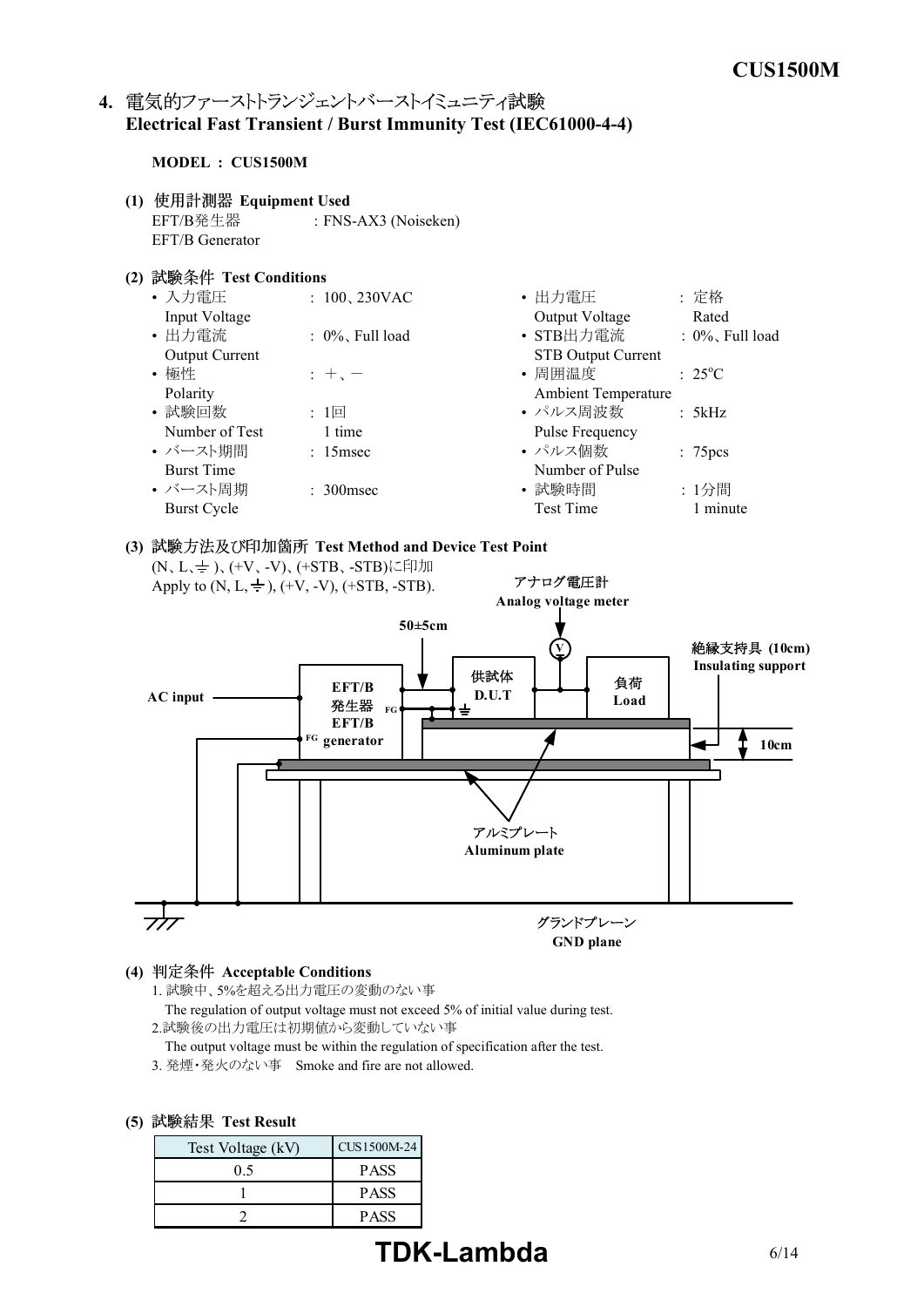# **5.** サージイミュニティ試験 **Surge Immunity Test (IEC6100045)**

#### **MODEL : CUS1500M**



2.試験後の出力電圧は初期値から変動していない事

The output voltage must be within the regulation of specification after the test. 3.発煙・発火のない事

Smoke and fire are not allowed.

#### **(5) Test Result**

| Common            |             | Normal            |
|-------------------|-------------|-------------------|
| Test Voltage (kV) | CUS1500M-24 | Test Voltage (kV) |
| 0.5               | <b>PASS</b> | 0.5               |
|                   | <b>PASS</b> |                   |
|                   | <b>PASS</b> |                   |
|                   | <b>PASS</b> |                   |

|             | Normal            |             |  |
|-------------|-------------------|-------------|--|
| CUS1500M-24 | Test Voltage (kV) | CUS1500M-24 |  |
| <b>PASS</b> | 0.5               | <b>PASS</b> |  |
| PASS        |                   | <b>PASS</b> |  |
| <b>PASS</b> |                   | <b>PASS</b> |  |
|             |                   |             |  |

# **TDK-Lambda** 7/14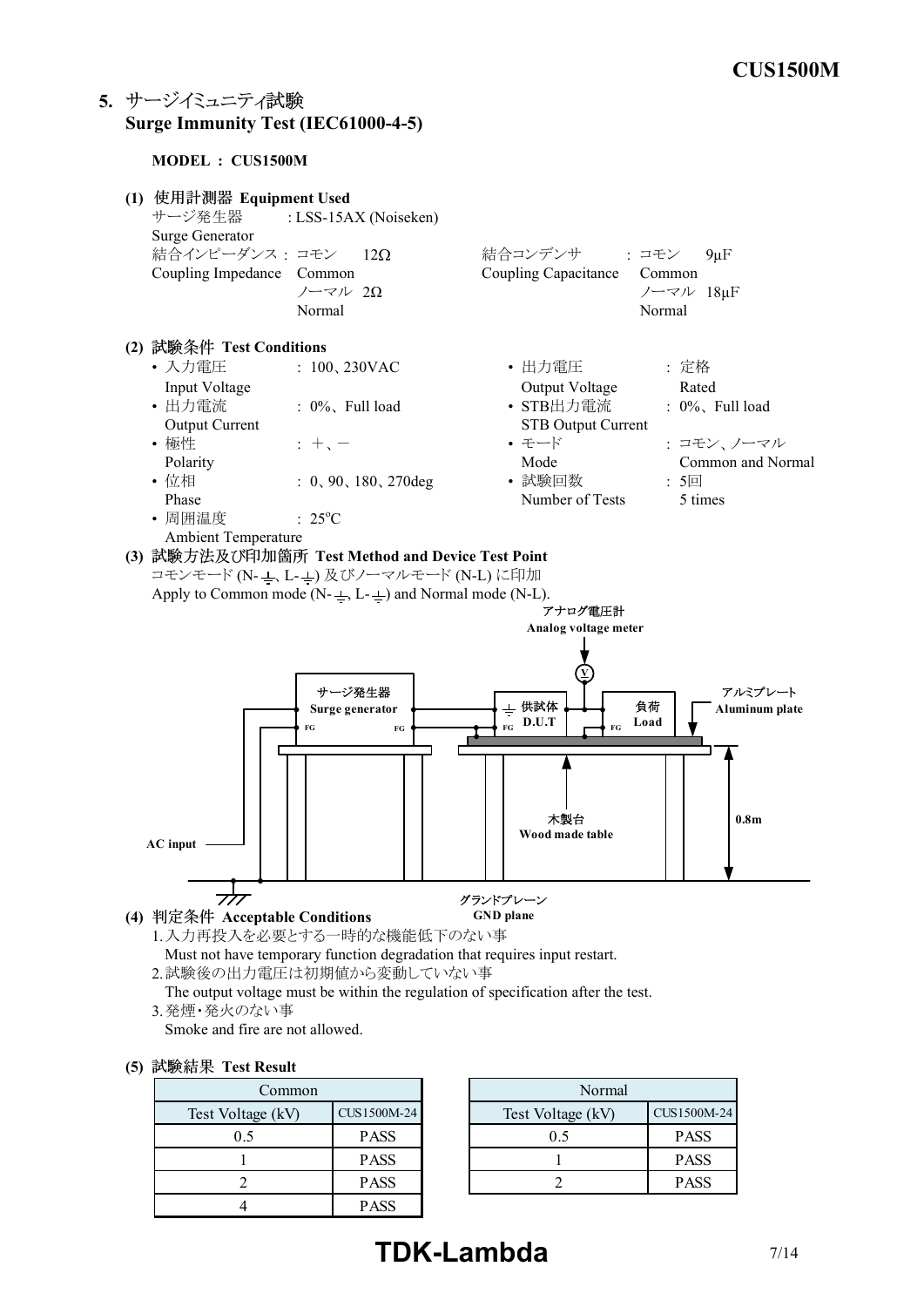# 6. 伝導性無線周波数電磁界イミュニティ試験 **Conducted Disturbances Induced by RadioFrequency** Field Immunity Test (IEC61000-4-6)

#### **MODEL : CUS1500M**

**(1) Equipment Used**

パワーアンプ : 116FC-CE(KALMUS) Power Amplifier シグナルジェネレータ : SMY01 (ROHDE), N5181A-506 (SCHWARZ) Signal Generator 結合/減結合ネットワーク : M316 (SCHAFFNER) Coupling De-Coupling Network (CDN) EM 注入クランプ : KEMZ801A (TESEQ) EM Injection Clamp

#### **(2) Test Conditions**

| • 入力電圧                    | : $100, 230$ VAC                | • 出力電圧                     | : 定格                       |
|---------------------------|---------------------------------|----------------------------|----------------------------|
| Input Voltage             |                                 | Output Voltage             | Rated                      |
| • 出力電流                    | $: 0\%$ , Full load             | • STB出力電流                  | $\therefore$ 0%, Full load |
| <b>Output Current</b>     |                                 | <b>STB Output Current</b>  |                            |
| • 電磁界周波数                  | $: 150kHz - 80MHz$              | • 周囲温度                     | $: 25^{\circ}C$            |
| Electromagnetic Frequency |                                 | <b>Ambient Temperature</b> |                            |
|                           | • スイープ・コンディション: 1.0%ステップ、0.5秒保持 |                            |                            |

Sweep Condition 1.0% step up, 0.5 seconds hold

#### **(3) Test Method and Device Test Point**

(N、L、÷)、(+V、-V)、(+STB、-STB)に印加 Apply to  $(N, L, \frac{1}{\epsilon})$ ,  $(+V, -V)$ ,  $(+STB, -STB)$ .



#### **(4) Acceptable Conditions**

- 1.試験中、5%を超える出力電圧の変動のない事 The regulation of output voltage must not exceed 5% of initial value during test.
- 2.試験後の出力電圧は初期値から変動していない事 The output voltage must be within the regulation of specification after the test.
- 3.発煙・発火のない事
- Smoke and fire are not allowed.

#### **(5) Test Result**

| Voltage Level (V) | CUS1500M-24 |
|-------------------|-------------|
|                   | <b>PASS</b> |
|                   | <b>PASS</b> |
|                   | <b>PASS</b> |

# **TDK-Lambda** 8/14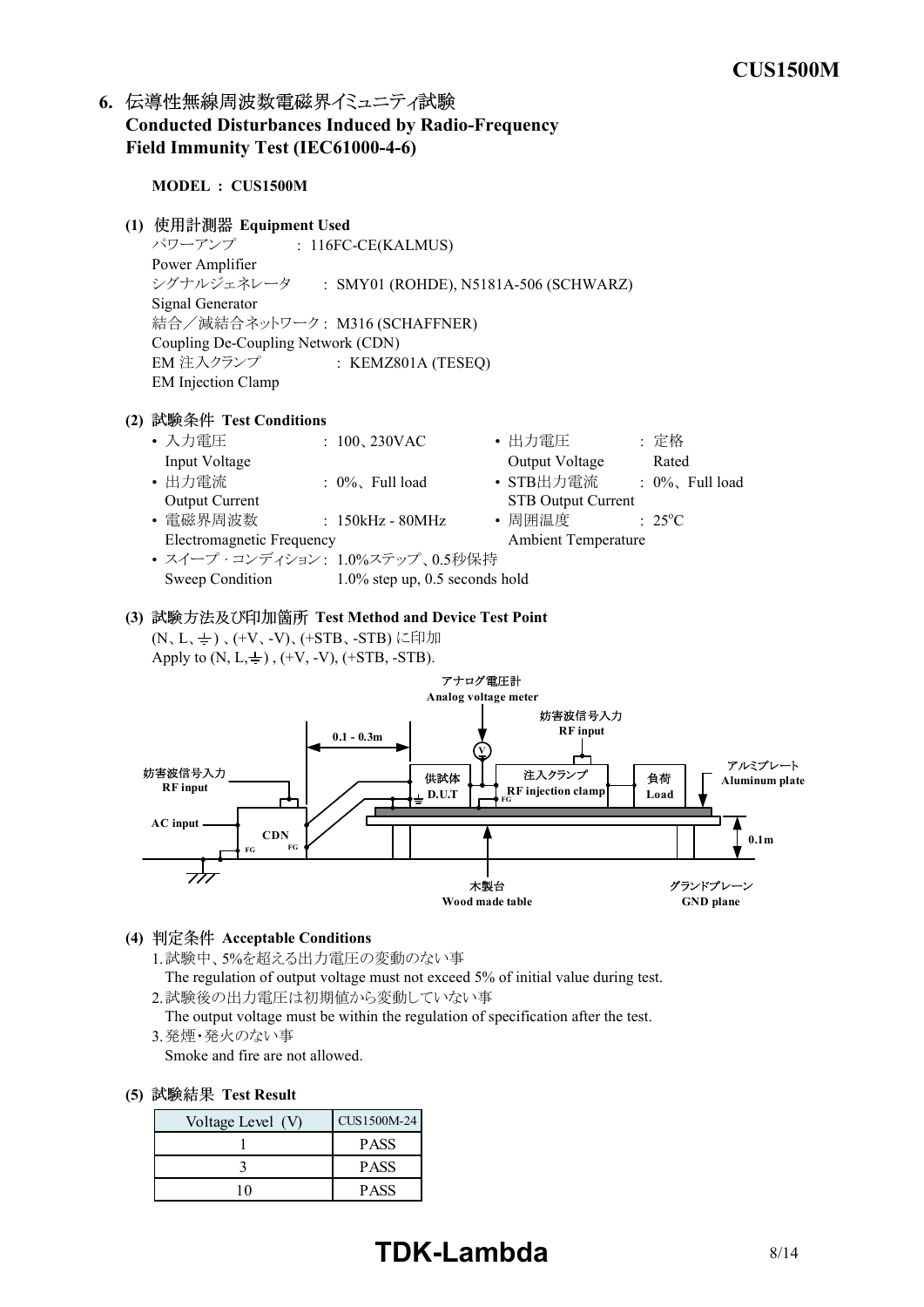# 7. 電力周波数磁界イミュニティ試験 **Power Frequency Magnetic Field Immunity Test (IEC6100048)**

**MODEL : CUS1500M**

- **(1) Equipment Used**
	- ACパワーソース : AA2000XG (Takasago) AC Power Source ヘルムホルツコイル : HHS5215 (Spulen) Helmholtz Coil

## **(2) Test Conditions**

| $\mathbb{P} \mathbb{W} \times \mathbb{W} \cap \mathbb{W}$ is the content of $\mathbb{W}$ |                                          |                            |                     |
|------------------------------------------------------------------------------------------|------------------------------------------|----------------------------|---------------------|
| • 入力電圧                                                                                   | $: 100, 230$ VAC                         | • 出力電圧                     | : 定格                |
| Input Voltage                                                                            |                                          | Output Voltage             | Rated               |
| • 出力電流                                                                                   | $\therefore$ 0%, Full load               | • STB Output Current       | $: 0\%$ , Full load |
| <b>Output Current</b>                                                                    |                                          | <b>Output Current</b>      |                     |
| • 印加磁界周波数                                                                                | : 50Hz                                   | • 印加方向                     | :X, Y, Z            |
| Magnetic Frequency                                                                       |                                          | Direction                  |                     |
| • 試験時間                                                                                   | : 10秒以上(各方向)                             | • 周囲温度                     | $: 25^{\circ}C$     |
| Test Time                                                                                | More than 10 seconds<br>(each direction) | <b>Ambient Temperature</b> |                     |
|                                                                                          |                                          |                            |                     |

#### **(3) Test Method**



#### **(4) Acceptable Conditions**

- 1.試験中、5%を超える出力電圧の変動のない事
- The regulation of output voltage must not exceed 5% of initial value during test.
- 2.試験後の出力電圧は初期値から変動していない事

The output voltage must be within the regulation of specification after the test. 3.発煙・発火のない事

Smoke and fire are not allowed.

| Magnetic Field Strength (A/m)   CUS1500M-24 |             |
|---------------------------------------------|-------------|
|                                             | <b>PASS</b> |
|                                             | <b>PASS</b> |
| 10                                          | <b>PASS</b> |
|                                             | <b>PASS</b> |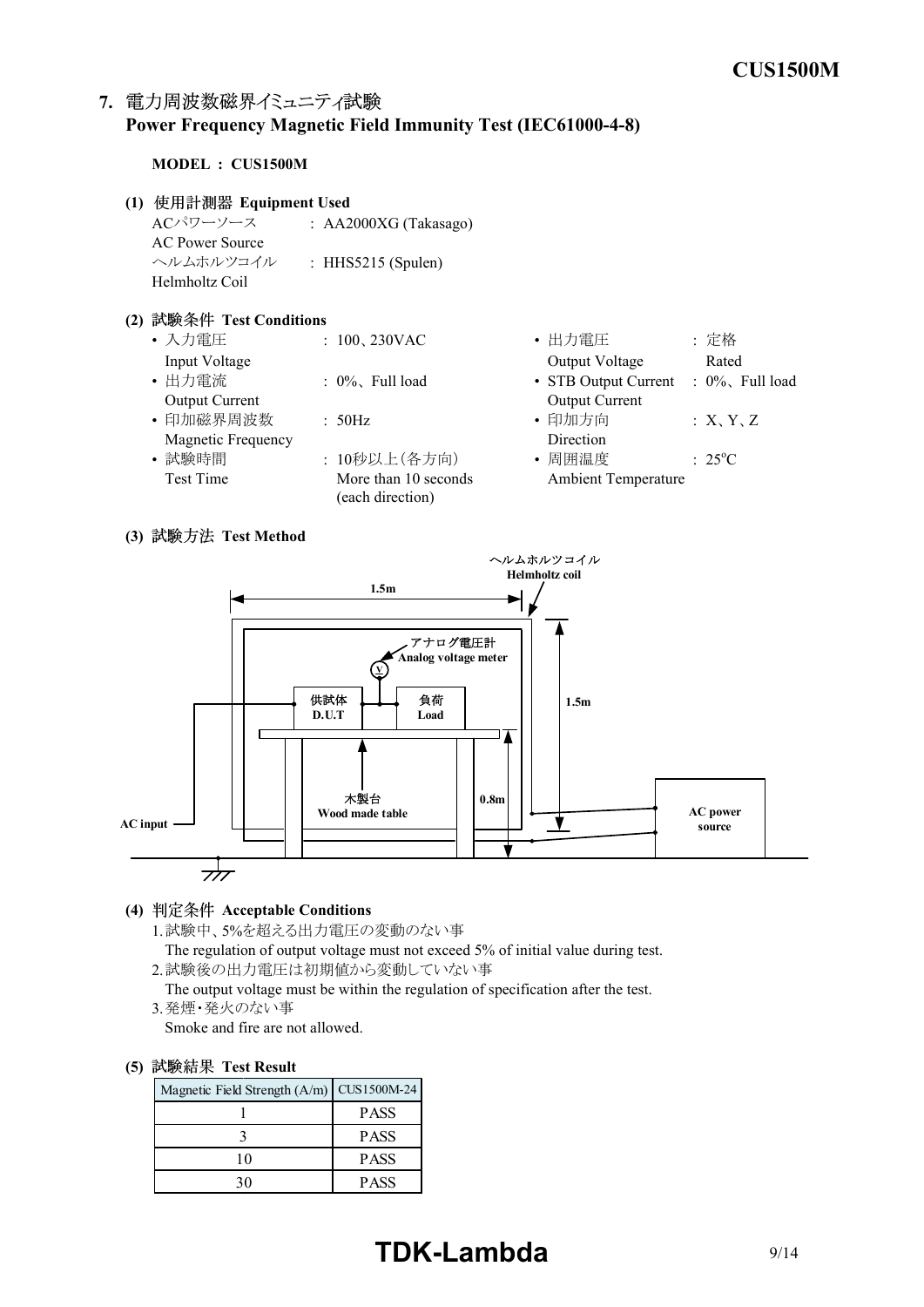# 8. 電圧ディップ、瞬停イミュニティ試験 **Voltage Dips, Short Interruptions Immunity Test (IEC61000411)**

#### **MODEL : CUS1500M**

**(1) Equipment Used** 試験発生器 : PCR-6000LE (Kikusui) Test Generator

#### **(2) Test Conditions**

| • 入力電圧                | $: 100, 230$ VAC | • 出力電圧                    | : 定格                 |
|-----------------------|------------------|---------------------------|----------------------|
| Input Voltage         |                  | Output Voltage            | Rated                |
| • 出力電流                | : Full load      | • STB出力電流                 | $:$ Full load        |
| <b>Output Current</b> |                  | <b>STB Output Current</b> |                      |
| • 試験回数                | $: 1 \square$    | • 試験間隔                    | : 10秒以上              |
| Number of Tests       | 1 time           | Test Interval             | More than 10 seconds |
| • 周囲温度                | $: 25^{\circ}C$  |                           |                      |
| Ambient Temperature   |                  |                           |                      |
|                       |                  |                           |                      |
| (3) 試験方法 Test Method  |                  | オシロスコープ                   |                      |
|                       |                  | Oscilloscope              |                      |
|                       |                  |                           |                      |



#### **(4) Acceptable Conditions**

判定基準A Criteria A

- 1. 試験中、5%を超える出力電圧の変動のない事
- The regulation of output voltage must not exceed 5% of initial value during test. 2. 試験後の出力電圧は初期値から変動していない事
- The output voltage must be within the regulation of specification after the test.
- 3. 発煙・発火のない事 Smoke and fire are not allowed.

判定基準B Criteria B

- 1.入力再投入を必要とする一時的な機能低下のない事
- Must not have temporary function degradation that requires input restart.
- 2.試験後の出力電圧は初期値から変動していない事

The output voltage must be within the regulation of specification after the test. 3.発煙・発火のない事

Smoke and fire are not allowed.

| 驶箱未 lest Kesuit |          |                    |          |             |
|-----------------|----------|--------------------|----------|-------------|
| Test Level      | Dip Rate | Continue Time      | Criteria | CUS1500M-24 |
| 70%             | 30%      | 500 <sub>ms</sub>  | В        | <b>PASS</b> |
| 40%             | 60%      | 200 <sub>ms</sub>  | B        | <b>PASS</b> |
| $0\%$           | 100%     | 20ms               | А        | <b>PASS</b> |
| $0\%$           | 100%     | 5000 <sub>ms</sub> | B        | <b>PASS</b> |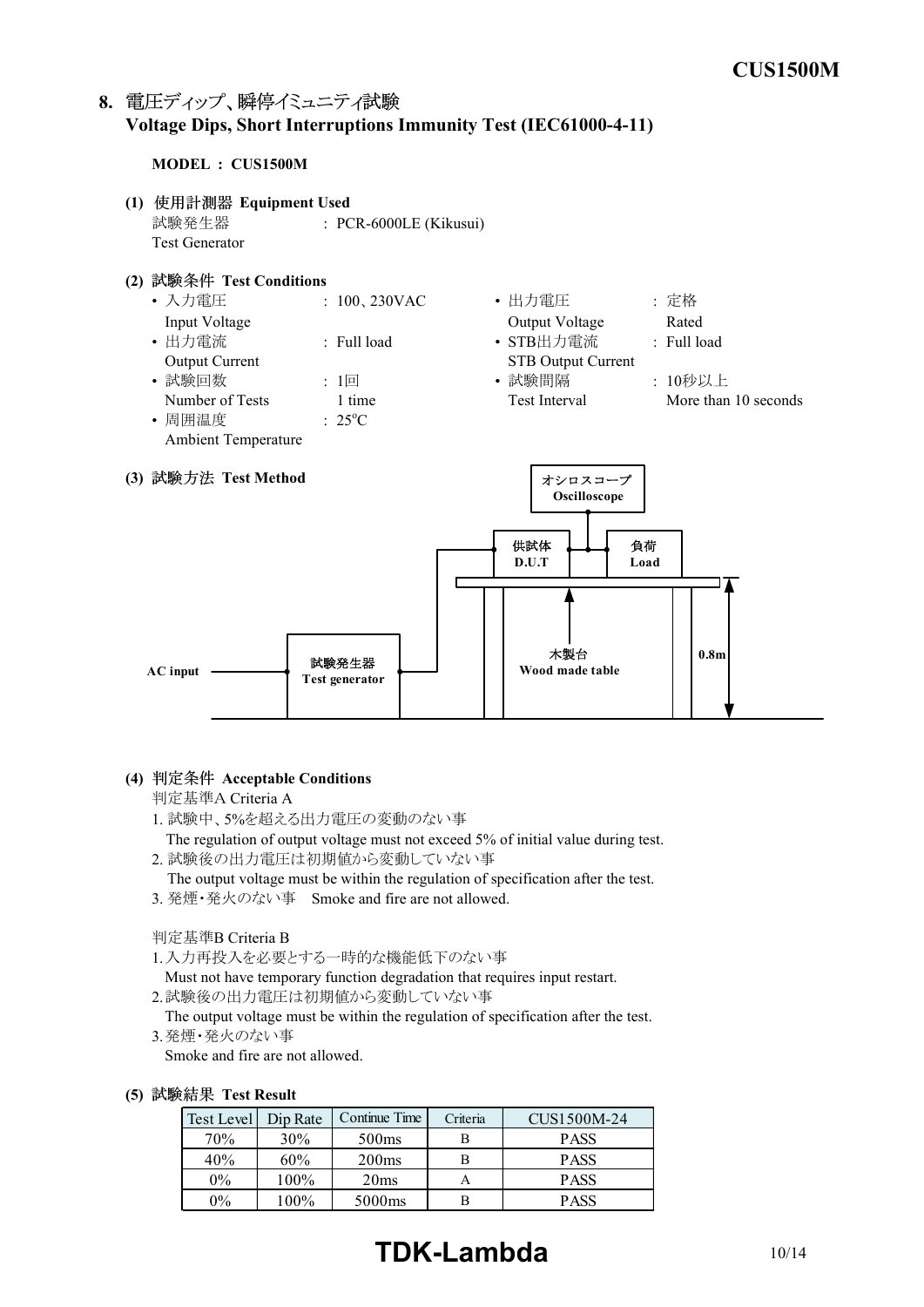# 9. 静電気放電イミュニティ試験 Electrostatic Discharge Immunity Test (IEC60601-1-2 Ed.4)

**MODEL : CUS1500M**

| (1) 使用計測器 Equipment Used           |                                                  |                                                                              |                     |
|------------------------------------|--------------------------------------------------|------------------------------------------------------------------------------|---------------------|
| 静電気試験機                             | : ESS-S3011/GT-30R (Noiseken)                    |                                                                              |                     |
| Electro Static Discharge Simulator |                                                  |                                                                              |                     |
| 放電抵抗                               | : $330\Omega$                                    | 静電容量 : 150pF                                                                 |                     |
| Discharge Resistance               |                                                  | Capacity                                                                     |                     |
| (2) 試験条件 Test Conditions           |                                                  |                                                                              |                     |
| • 入力電圧                             | $: 100, 230$ VAC                                 | • 出力電圧                                                                       | : 定格                |
| Input Voltage                      |                                                  | Output Voltage                                                               | Rated               |
| • 出力電流                             | $: 0\%$ , Full load                              | · STB出力電流                                                                    | $: 0\%$ , Full load |
| Output Current                     |                                                  | STB Output Current                                                           |                     |
| • 試験回数                             | : 10                                             | • 放電間隔                                                                       | : >1秒               |
| Number of tests                    | 10 times                                         | Discharge Interval                                                           | $>1$ second         |
| • 極性                               | $: +,-$                                          | • 周囲温度                                                                       | $: 25^{\circ}C$     |
| Polarity                           |                                                  | <b>Ambient Temperature</b>                                                   |                     |
|                                    |                                                  |                                                                              |                     |
|                                    | (3) 試験方法及び印加箇所 Test Method and Device Test Point |                                                                              |                     |
| 接触放電                               | : =、供試体ネジ部                                       |                                                                              |                     |
| <b>Contact Discharge</b>           |                                                  |                                                                              |                     |
|                                    | $\pm$ , Screw                                    |                                                                              |                     |
| 気中放電                               | : 入出力端子(L、N、+V、-V)、信号コネクタ(+STB、-STB)             |                                                                              |                     |
| Air Discharge                      |                                                  | Input and Output terminal $(L, N, +V, -V)$ , Signal connector $(+STB, -STB)$ |                     |
|                                    |                                                  | リターンケーブル<br>アナログ電圧計                                                          | 静電気試験機              |
|                                    |                                                  | Analog voltage meter<br>Return cable                                         | Electro static      |
| 放電ガン<br>Discharge gun              |                                                  |                                                                              | discharge simulator |
|                                    |                                                  |                                                                              |                     |
| 絶縁板<br><b>Insulation plate</b>     | 負荷                                               | アルミプレート                                                                      | Output              |
|                                    | 供試体<br>D.U.T<br>Load<br>FG.                      | Aluminum plate                                                               |                     |
|                                    |                                                  |                                                                              |                     |
|                                    |                                                  |                                                                              |                     |
|                                    |                                                  |                                                                              |                     |
|                                    | 抵抗                                               |                                                                              |                     |
|                                    | <b>Resistor</b><br>木製台<br>$470k\Omega$           | 0.8 <sub>m</sub>                                                             |                     |
| $AC$ input                         | Wood made table<br>抵抗                            |                                                                              |                     |
|                                    | <b>Resistor</b>                                  |                                                                              |                     |
|                                    | $470k\Omega$                                     |                                                                              |                     |
|                                    |                                                  | グランドプレーン                                                                     |                     |

- **(4) Acceptable Conditions**
	- 1.試験中、5%を超える出力電圧の変動のない事
	- The regulation of output voltage must not exceed 5% of initial value during test.
	- 2.試験後の出力電圧は初期値から変動していない事
	- The output voltage must be within the regulation of specification after the test. 3.発煙・発火のない事
	- Smoke and fire are not allowed.

| Contact Discharge (kV) | CUS1500M-24 | Air Discharge(kV) | CUS1500M-24 |
|------------------------|-------------|-------------------|-------------|
|                        | <b>PASS</b> |                   | <b>PASS</b> |
|                        | <b>PASS</b> |                   | <b>PASS</b> |
|                        | <b>PASS</b> |                   | <b>PASS</b> |
|                        | <b>PASS</b> |                   | <b>PASS</b> |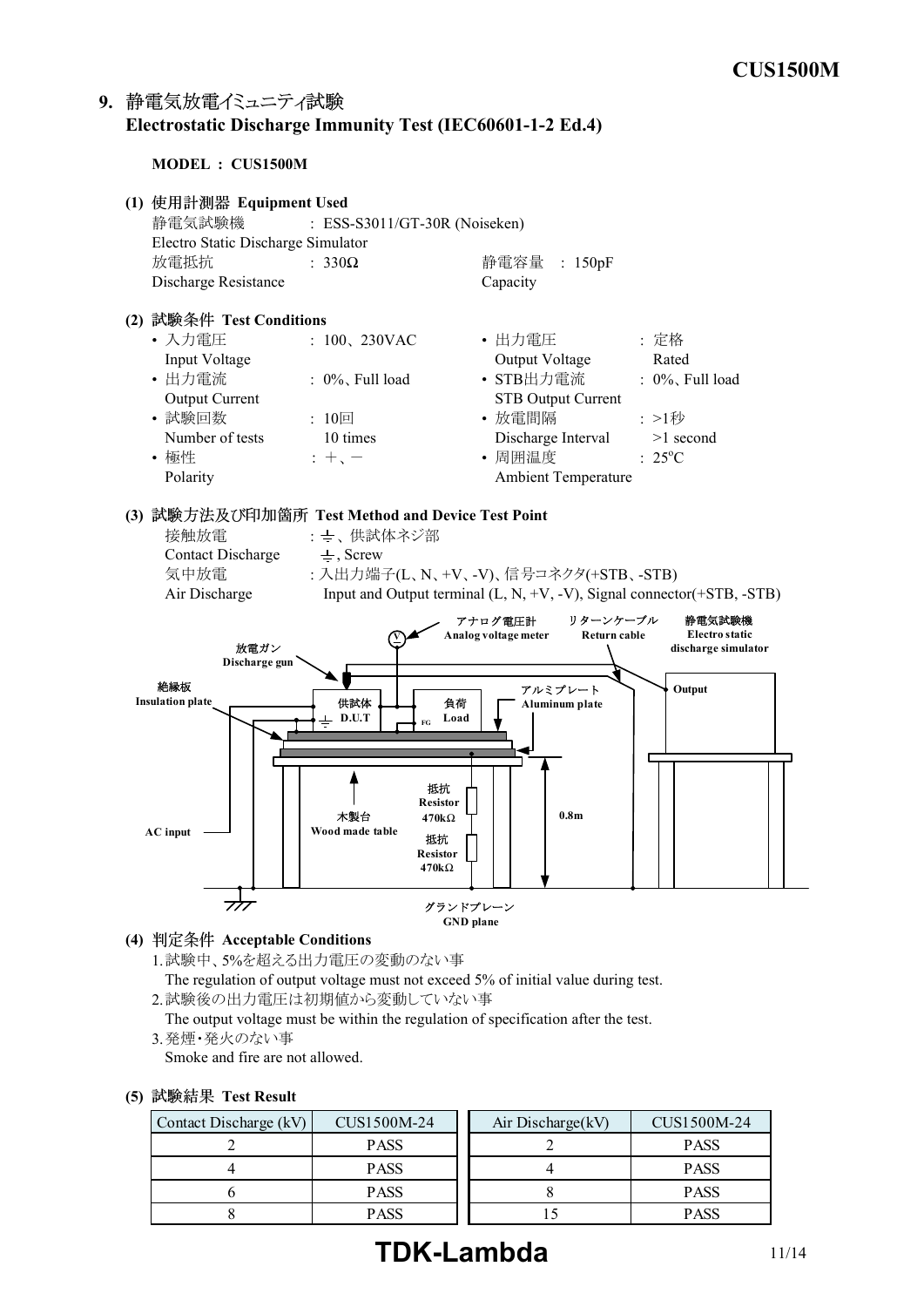### 10. 放射性無線周波数電磁界イミュニティ試験 Radiated Radio-Frequency Electromagnetic Field Immunity Test (IEC60601-1-2 Ed.4)



- 1.試験中、5%を超える出力電圧の変動のない事
	- The regulation of output voltage must not exceed 5% of initial value during test.
	- 2.試験後の出力電圧は初期値から変動していない事
	- The output voltage must be within the regulation of specification after the test.
	- 3.発煙・発火のない事
		- Smoke and fire are not allowed.

|  | (5) 試験結果 Test Result |  |  |
|--|----------------------|--|--|
|--|----------------------|--|--|

| Modulation | Radiation Field Strength (V/m) | Electromagnetic Frequency     | <b>CUS1500M-24</b> |
|------------|--------------------------------|-------------------------------|--------------------|
| AM         | 10                             | $80\sim$ 2700MHz              | <b>PASS</b>        |
|            | 27                             | 385MHz                        | <b>PASS</b>        |
| PM (18Hz)  | 28                             | 810,870,930MHz                | <b>PASS</b>        |
| PM(217Hz)  | 9                              | 710,745,780,5240,5500,5785MHz | <b>PASS</b>        |
|            | 28                             | 1720,1845,1970,2450MHz        | <b>PASS</b>        |
| FM         | 28                             | 450MHz                        | <b>PASS</b>        |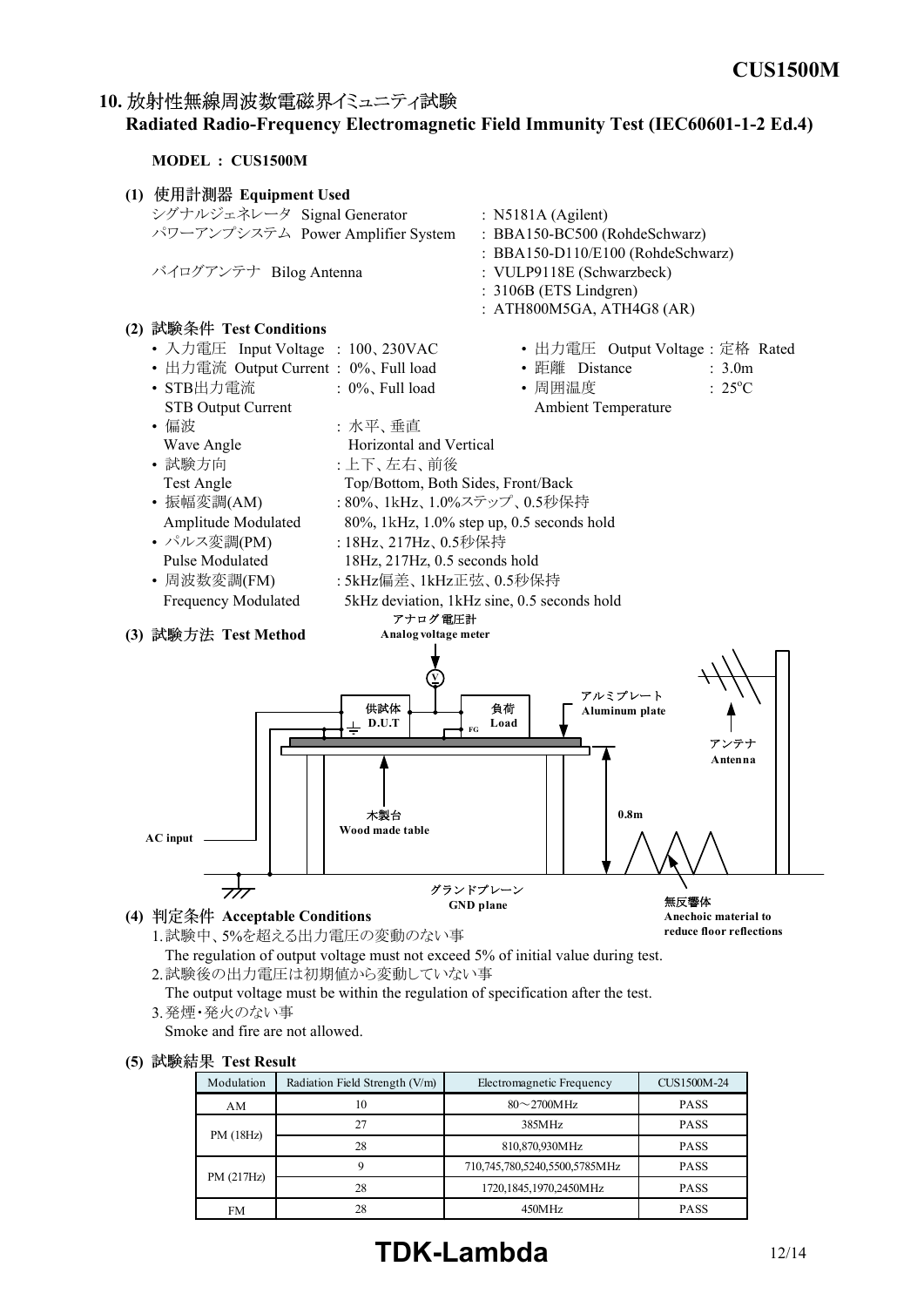# **11. Electrical Fast Transient / Burst Immunity Test (IEC60601-1-2 Ed.4)**

#### **MODEL : CUS1500M**

- **(1) Equipment Used** EFT/B発生器 : FNSAX3 (Noiseken) EFT/B Generator
- **(2) Test Conditions**

| ・入力電圧                 | $: 100, 230$ VAC    | • 出力電圧                     | : 定格                 |
|-----------------------|---------------------|----------------------------|----------------------|
| Input Voltage         |                     | Output Voltage             | Rated                |
| • 出力電流                | $: 0\%$ , Full load | • STB出力電流                  | $: 0\%$ , Full load  |
| <b>Output Current</b> |                     | <b>STB Output Current</b>  |                      |
| • 極性                  | $+$ , $-$           | • 試験時間                     | : 1分間                |
| Polarity              |                     | Test Time                  | 1 minute             |
| • 試験回数                | $: 1 \square$       | • パルス周波数                   | : 100kHz             |
| Number of Test        | 1 time              | Pulse Frequency            |                      |
| • バースト期間              | $: 0.75$ msec       | • パルス個数                    | : 75 <sub>pres</sub> |
| <b>Burst Time</b>     |                     | Number of Pulse            |                      |
| • バースト周期              | $: 300$ msec        | • 周囲温度                     | $: 25^{\circ}C$      |
| <b>Burst Cycle</b>    |                     | <b>Ambient Temperature</b> |                      |
|                       |                     |                            |                      |

**(3) Test Method and Device Test Point** (N、L、 $\neq$ )、(+V、V)、(+STB、-STB)に印加



**GND plane**

- **(4) Acceptable Conditions**
	- 1.試験中、5%を超える出力電圧の変動のない事 The regulation of output voltage must not exceed 5% of initial value during test. 2.試験後の出力電圧は初期値から変動していない事
	- The output voltage must be within the regulation of specification after the test. 3.発煙・発火のない事
		- Smoke and fire are not allowed.

#### **(5) Test Result**

| Test Voltage (kV) | CUS1500M-24 |
|-------------------|-------------|
| 0.5               | <b>PASS</b> |
|                   | <b>PASS</b> |
|                   | <b>PASS</b> |

# **TDK-Lambda** 13/14